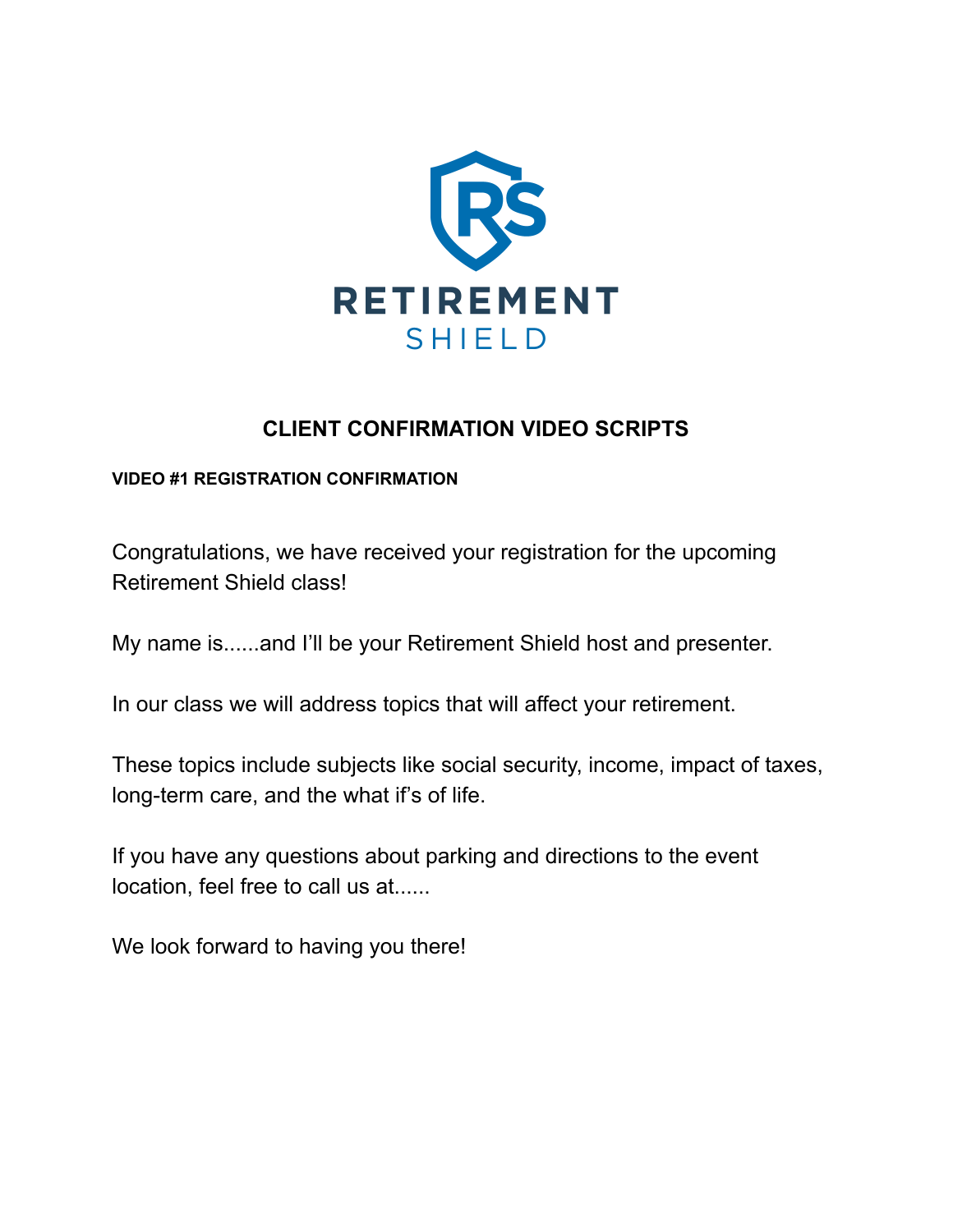### **VIDEO #2 CLASS FOLLOW-UP FOR APPOINTMENT**

Hi, My name is ......... and I am the host and presenter of the Retirement Shield. Thanks for attending our class the other day!

I hope you found it educational and helpful when it comes to understanding your options around claiming social security and preparing for retirement.

If you find yourself wondering, what's the next step to make 100% sure you are prepared for retirement … I would like to offer you a personalized Retirement Shield Plan, at NO COST.

A Retirement Shield Plan will help answer your questions about what it means to be fully prepared for Retirement.

We do this by sitting down with you one-on-one where we can review your questions around the following topics:

- 1. When to claim social security
- 2. How to create income for life from your personal savings
- 3. Reducing the impact of taxes
- 4. Paying for potential long-term care costs

5. And last but not least…Learning how to protect your retirement money to withstand any market correction.

Call us at....to schedule a time to go over your Retirement Shield Plan.

Spaces are limited over the next couple weeks!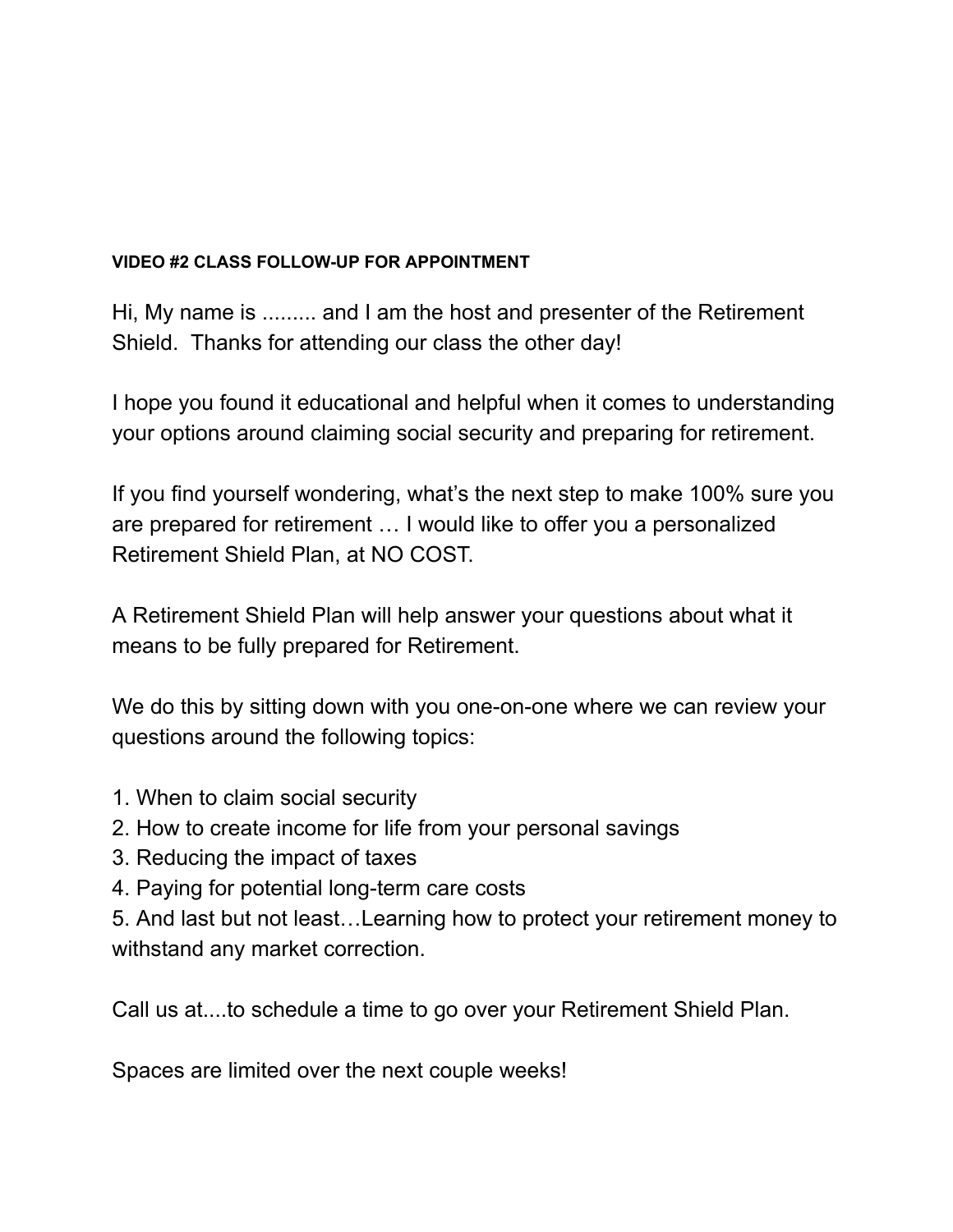We appreciate the opportunity to help and we look forward to connecting with you soon!

## **VIDEO #3 Non-Attendee Follow-Up**

Hi, My name is ...... and I am the host and presenter of the Retirement Shield! We got your registration to attend but it looks like you may have missed the class. Like most people who registered, it might be safe to say one of your biggest concerns is your social security income and how to claim social security to get the maximum benefit.

Though social security is a big piece of the retirement puzzle, it's only a part of it. To make sure you are getting the most out of your retirement, I would like to offer you a personalized Retirement Shield Plan, at NO COST.

A Retirement Shield Plan will help answer your questions about what it means to be fully prepared for Retirement. We do this by sitting down with you one-on-one where we can review your questions around the following topics:

- 1. When to claim social security
- 2. How to create income for life from your personal savings
- 3. Reducing the impact of taxes
- 4. Paying for potential long-term care costs

5. And last but not least…Learning how to protect your retirement money to withstand any market correction.

Call us at......to schedule a time to go over your Retirement Shield Plan. Spaces are limited over the next couple weeks! We appreciate the opportunity to help and we look forward to connecting with you soon!